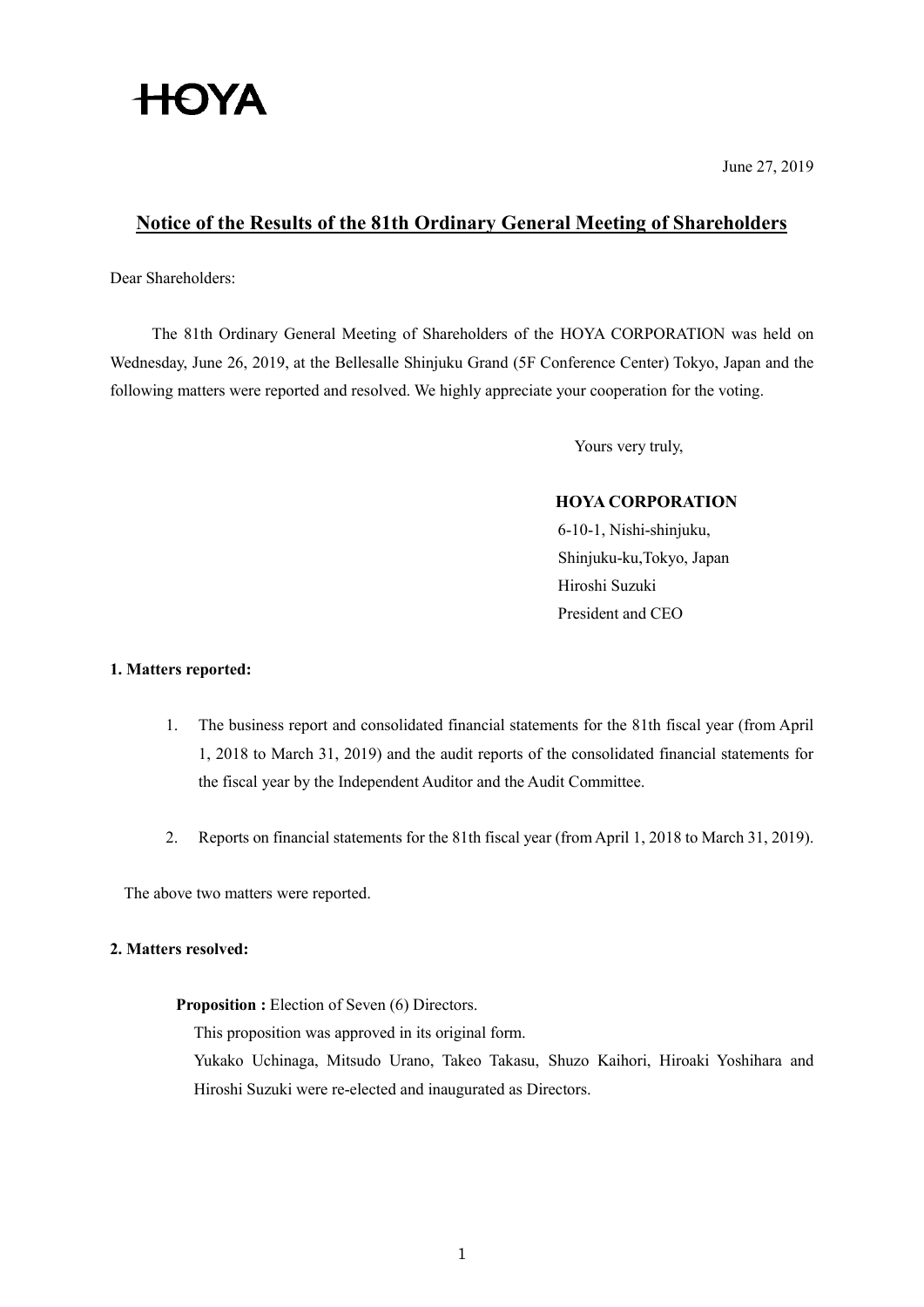# **3. Results of Voting:**

| <b>Proposition</b> | <b>FOR</b> | <b>AGAINST</b> | <b>ABSTAIN</b> | Rate of<br><b>APPROVAL</b><br>$(\%)$ | <b>RESULTS</b> |
|--------------------|------------|----------------|----------------|--------------------------------------|----------------|
| <b>Proposition</b> |            |                |                |                                      |                |
| Yukako Uchinaga    | 3,204,664  | 33,265         | 781            | 98.87%                               | Approved       |
| Mitsudo Urano      | 3,212,043  | 25,885         | 781            | 99.10%                               | Approved       |
| Takeo Takasu       | 3,211,993  | 25,935         | 781            | 99.09%                               | Approved       |
| Shuzo Kaihori      | 3,212,141  | 25,787         | 781            | 99.10%                               | Approved       |
| Hiroaki Yoshihara  | 3,212,078  | 25,850         | 781            | 99.10%                               | Approved       |
| Hiroshi Suzuki     | 3,171,121  | 66,808         | 781            | 97.83%                               | Approved       |
|                    |            |                |                |                                      |                |

(Notes)

- 1.Requirements for passage of the proposition are as follows:
	- ・Attendance of shareholders who hold at least one-third of voting rights of shareholders eligible to exercise voting rights, and approval by the majority of the shareholders in attendance,
- 2.The voting results have come out as a result of aggregating (i) the number of votes indicating approval or rejection exercised in advance on or before the day prior to the day of this general meeting of shareholders, and (ii) the number of votes of some shareholders who attended the meeting and whose intention to either approve or reject the propositions have been confirmed. Therefore, the results of voting by shareholders who attended the meeting, but for whom an intention to approve or reject propositions, or to abstain from voting, cannot be confirmed, are not included in the count.
- 3.The process for calculating the rate of approval will include the number of voting rights of shareholders who attended the meeting including voting rights exercised in advance and voting rights of those who attended the meeting (including the voting rights of shareholders who left the meeting before it ended).

### **The members of Committees and Executive Officers (as of June 26, 2019):**

Nomination Committee members: Mitsudo Urano (Chairperson), Yukako Uchinaga, Takeo Takasu, Shuzo Kaihori and Hiroaki Yoshihara

Remuneration Committee members:

Takeo Takasu (Chairperson),

Yukako Uchinaga, Mitsudo Urano, Shuzo Kaihori and Hiroaki Yoshihara

Audit Committee members:

Yukako Uchinaga(Chairperson), Mitsudo Urano, Takeo Takasu, Shuzo Kaihori and Hiroaki Yoshihara

(Note) Yukako Uchinaga, Mitsudo Urano, Takeo Takasu, Shuzo Kaihori, and Hiroaki Yoshihara are outside directors as provided for in Article 2, Item 15 of the Company Law.